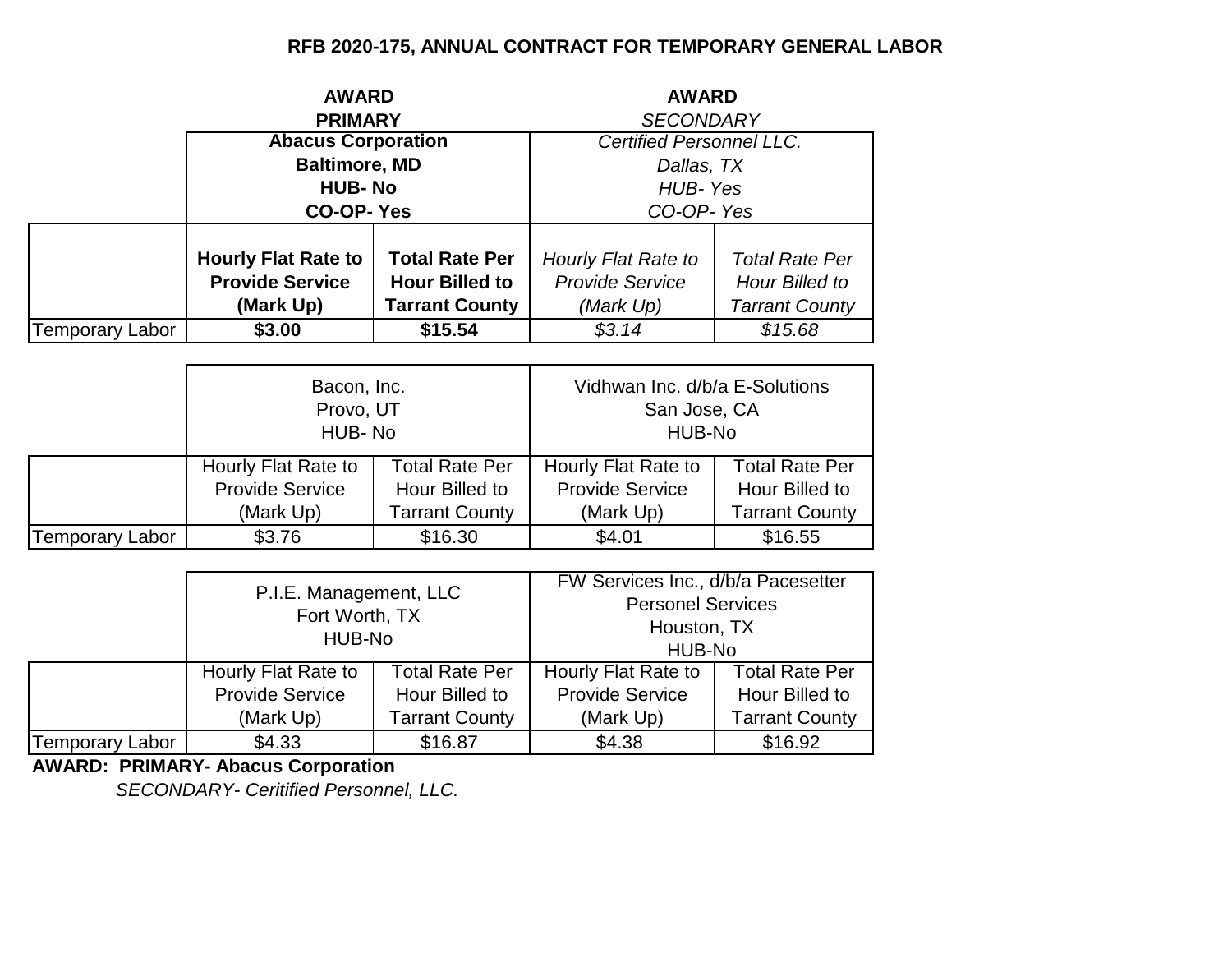## **RFB 2020-175, ANNUAL CONTRACT FOR TEMPORARY GENERAL LABOR**

|                 | Staff Today, Inc.<br>Covina, CA<br>HUB-No |                       | ADAStaff, Inc.<br>Mansfield, TX<br>HUB-Yes |                       |
|-----------------|-------------------------------------------|-----------------------|--------------------------------------------|-----------------------|
|                 | Hourly Flat Rate to                       | <b>Total Rate Per</b> | Hourly Flat Rate to                        | <b>Total Rate Per</b> |
|                 | <b>Provide Service</b>                    | Hour Billed to        | <b>Provide Service</b>                     | Hour Billed to        |
|                 | <b>Tarrant County</b><br>(Mark Up)        |                       | (Mark Up)                                  | <b>Tarrant County</b> |
| Temporary Labor | \$4.38                                    | \$16.92               | \$4.39                                     | \$16.93               |

|                 | Gemini Staffing Group, LLC<br>Altanta, GA<br>HUB-Yes |                | One Source Staffing Corporation<br>Arlington, TX<br><b>HUB-Yes</b> |                       |
|-----------------|------------------------------------------------------|----------------|--------------------------------------------------------------------|-----------------------|
|                 | <b>Total Rate Per</b><br>Hourly Flat Rate to         |                | Hourly Flat Rate to                                                | <b>Total Rate Per</b> |
|                 | <b>Provide Service</b>                               | Hour Billed to | <b>Provide Service</b>                                             | Hour Billed to        |
|                 | <b>Tarrant County</b><br>(Mark Up)                   |                | (Mark Up)                                                          | <b>Tarrant County</b> |
| Temporary Labor | \$4.64                                               | \$17.18        | \$5.01                                                             | \$17.55               |

|                 | Octagon Consulting, LLC<br>Galveston, TX<br>HUB-No |                       | Smith Temporaries, Inc d/b/a<br><b>CornerStone Staffing</b><br>Grapevine, TX<br>HUB-No |                       |
|-----------------|----------------------------------------------------|-----------------------|----------------------------------------------------------------------------------------|-----------------------|
|                 | Hourly Flat Rate to                                | <b>Total Rate Per</b> | Hourly Flat Rate to                                                                    | <b>Total Rate Per</b> |
|                 | <b>Provide Service</b>                             | Hour Billed to        | <b>Provide Service</b>                                                                 | Hour Billed to        |
|                 | (Mark Up)                                          | <b>Tarrant County</b> | (Mark Up)                                                                              | <b>Tarrant County</b> |
| Temporary Labor | \$5.27                                             | \$17.81               | \$5.39                                                                                 | \$17.93               |